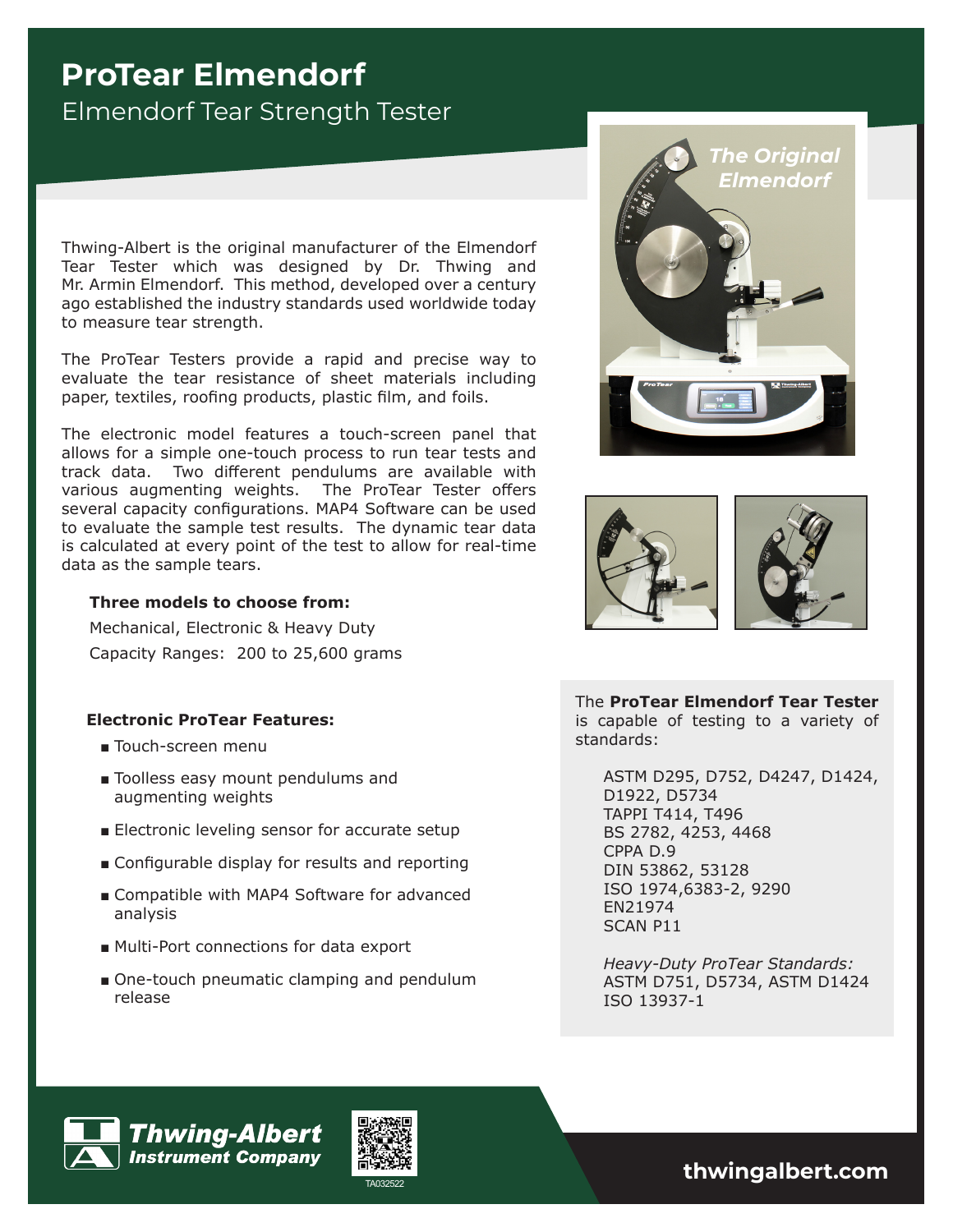#### **Electronic ProTear Model**

The Electronic ProTear calculates all test results and statistics automatically and displays them immediately. Data can be exported to a PC, directly printed or analyzed in more depth using MAP4 materials testing software.

Precision and accuracy are increased by capturing data in real-time digitally. The capacity can be changed quickly with easy-mount technology for pendulum installation that does not require tools. The testing capacity ranges from 200g up to 12,800g allowing for a variety of applications with one machine.



Electronic Model 200 Gram Pendulum



Electronic Model 1600 Gram Pendulum

The touch-screen display allows for quick clamping and testing. Lab technicians can easily customize units of measurement to their screen preference. Other functions include data entry of sample information such as sample ID, thickness, basis weight, sample direction and number of plies being torn.

#### **Mechanical Model**

The Mechanical ProTear is a basic tear tester that offers an economic alternative to the electronic version. This model offers the quick change pendulum configuration without an electronic readout. Test results are obtained by means of a pointer on a graduated scale from  $0-100%$ .



Mechanical Model

#### **Heavy-Duty ProTear Model**

The Heavy Duty Elmendorf ProTear is ideal for measuring the tearing strength of textile materials and is available as an electronic or mechanical model. Extremely durable yet compact, this rugged instrument is available with capacities of 6,400, 12,800, and 25,600 grams with the use of augmenting weights. Update an existing Heavy



Heavy-Duty Model

Duty Elmendorf with an electronics package to quickly enhance the functionality of the unit.



Model 60-2016

#### **Spencer Impact Attachment**

The Spencer Impact Attachment was developed for use with Thwing-Albert's Elmendorf Tear Tester and complies with ASTM D3420-94. It provides one of the most repeatable methods of testing impact resistance of plastic films and packaging materials. The fixture closely approximates the strain rates experienced in end-use applications; thereby, results correlate well with actual material performance. The Spencer Impact Attachment consists of a puncture arm that is permanently attached to the pendulum and is fitted on the end with an interchangeable impact head that is available in various shapes and sizes. The pendulum swings the impact head through the air clamped specimen and the energy required to puncture the sample is recorded.

#### **Specifications**

- Standard Impact Head: Radius: 0.5 inches (12.7 mm) Diameter: 0.75 inches (19.0 mm)
- O-Ring Clamp: Inside Diameter: 89 mm
- Air Clamp Assembly: Min 60 PSI
- Sample Size: 5 x 5 in (127 x 127 mm) square 5.25 in (133.35 mm) diameter circle
- Pendulum Capacities: 200, 400, 800,1600, 3200, 6400, 12,800 gram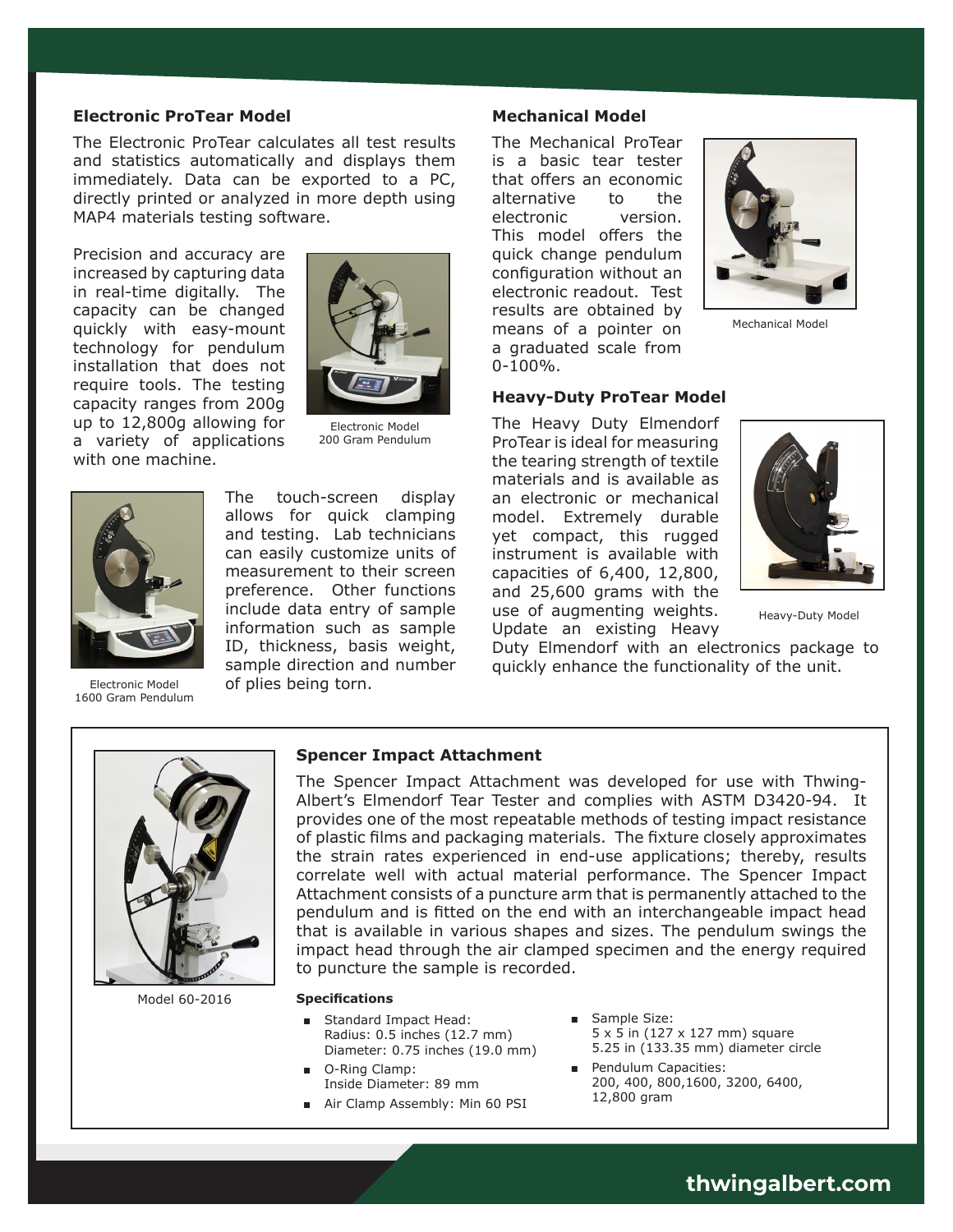## **Operation**

Testing with the ProTear is easy - simply secure the sample in the clamps, make an initial tear with the attached blade and release the pendulum. The tearing resistance of the material is measured via the transference of the potential energy stored in the raised pendulum to kinetic energy. A portion of this energy is absorbed during the tearing of the sample and is used as a measure of the material's resistance to a continuing tear. The energy required to tear the sample is reported as a percentage of the pendulum capacity or force.

# **Fast, Flexible Software**

The ProTear's touch-screen controls provide easy access to test parameters and reports test data as soon as the test is complete.



- Test Results include tear strength, tear per ply, average tear strength and tear index.
- Quickly enter sample data thickness, basis weight, sample ID, sample direction.
- Obtain results as percent of pendulum capacity, grams, pounds or millinewtons.
- Calculated Statistics average, high, low, standard deviation, range & variance.
- Configurable results and reports.

## **MAP4 Materials Testing Software**

MAP4 software is available for customers that would like to run detailed reports and have access to in depth data. A preloaded test will be available and is configured to meet the industry standards from ASTM, TAPPI and others. The program

includes a SQL Lite database. MAP4 will provide a realtime data curve at the same time as the results are being displayed.



# **Accessories**

## **Automatic Pendulum Return**

Available for the Electronic ProTear. An ergonomic solution that eliminates the need to catch the pendulum at the end of each test. Simply load the sample, clamp, cut and test the pendulum will return home ready to run the next test.



Part # 60-1300

## **Air Clamp Assembly**

An air-operated clamping assembly is available for both the Mechanical and the Mechanical Heavy Duty. Air clamps eliminate user variability, shorten sample set-up time and provide a secure hold.

#### **Augmenting Weights**

Quickly change the capacity of the ProTear Tester for testing different material.

## **Calibration Checkweights**

To ensure the accuracy of test results, it is vital to maintain the calibration of the ProTear tester. Checkweights are available for periodically verifying the calibration of the instrument.

## **98 Sample Cutter**



Accurate samples are necessary to achieve repeatable test results. The 98 model is a twin blade cutter which ensures precise cuts, facilitates testing and reduces operator fatigue. Quickly and accurately prepare samples 63 mm wide and up to 152 mm long.

## **Alfa Sample Cutter**

The Alfa Sample Cutter utilizes interchangeable dies to prepare a wide range of samples. As industry standards specify different



shape and size samples, simply change the die to prepare any shape required. A typical standard, ASTM D1922, calls for a constant radius sample which can be prepared quickly and accurately with an Alfa Cutter.